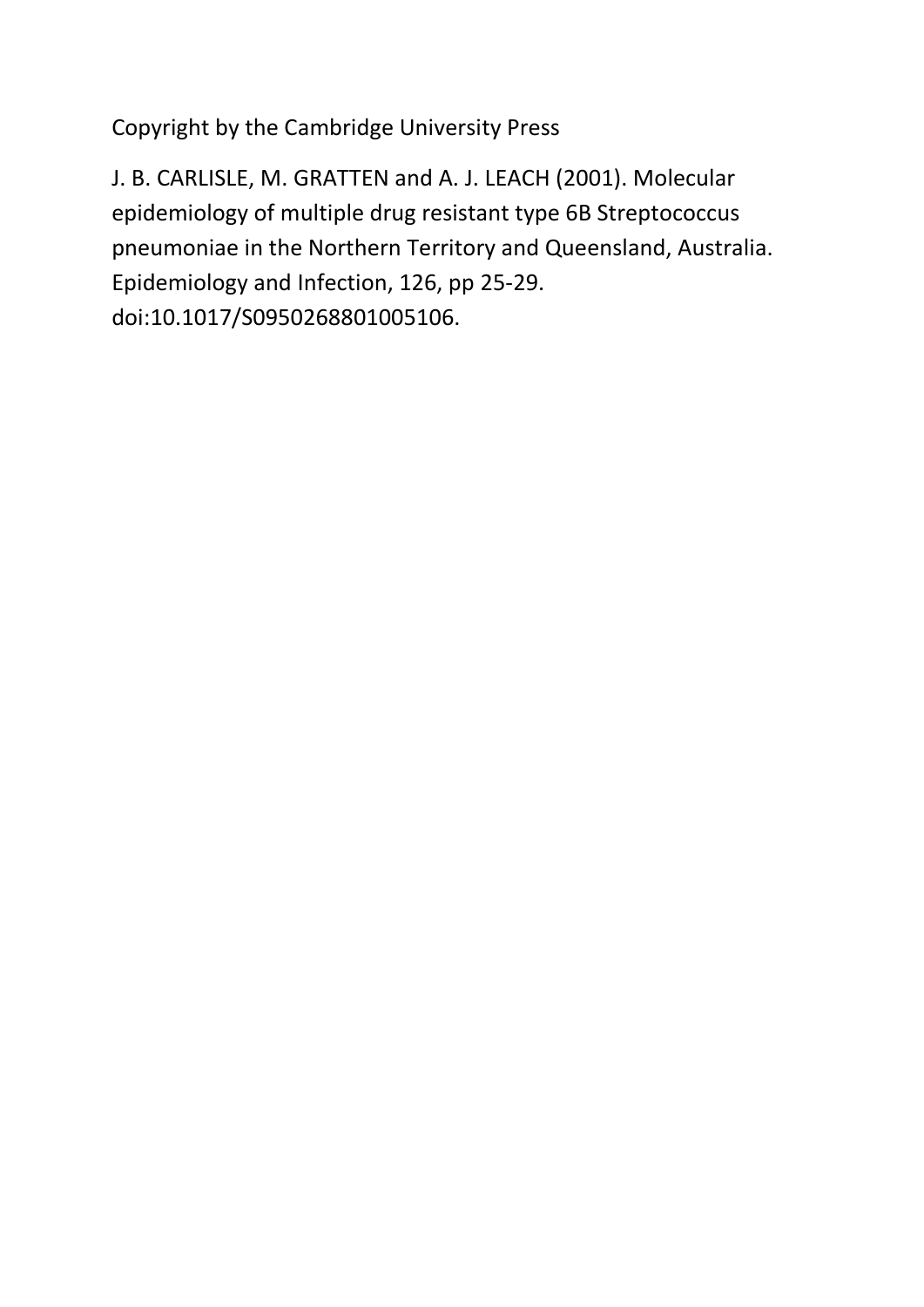# **Molecular epidemiology of multiple drug resistant type 6B** *Streptococcus pneumoniae* **in the Northern Territory and Queensland, Australia**

# J. B. CARLISLE<sup>1\*</sup>, M. GRATTEN<sup>1</sup> AND A. J. LEACH<sup>2</sup>

"*Bacteriology, Queensland Health Scientific Serices, Brisbane, Queensland, Australia* <sup>2</sup> Menzies School of Health Research, Casuarina, Northern Territory, Australia

(*Accepted 6 September 2000*)

# **SUMMARY**

The emergence of type 6B *Streptococcus pneumoniae* resistant to five antibiotics (penicillin, chloramphenicol, trimethoprim–sulphamethoxazole, erythromycin and tetracycline) in both the Northern Territory and Queensland prompted an investigation of the genetic relatedness and patterns of migration of the isolates. Pulsed field gel electrophoresis of genomic DNA of 74 multiple drug-resistant (MDR) isolates cultured in both regions between August 1988 and June 1997 showed that 100% of MDR isolates from the Northern Territory and 96% of MDR strains from Queensland were genetically indistinguishable or closely related to the index strain. None of a further 65 type 6B isolates that were resistant to one or two, or susceptible to all of the above antibiotics, were clonally related to the MDR pneumococci. The geographical distribution of the MDR type 6B clone increased over time. The index strain, first isolated in Darwin in August 1988, was identified in Brisbane, 2900 km distant, less than 4 years later and subsequently in other Queensland centres. Surveillance programmes are important to monitor the emergence and spread of potentially invasive MDR pneumococcal clones in countries that are well serviced by air and road transport.

## **INTRODUCTION**

*Streptococcus pneumoniae* resistant to three or more classes of antibiotics were first recognized in South Africa in 1977 [1] and subsequently elsewhere [2]. Several serotypes, including types 6B and 23F, readily develop multiple resistance [3]. The ability of such types to migrate to geographically distant regions is associated with their predilection for colonizing the upper respiratory tract (URT) of young children and family contacts [4–6]. The clonality of multiply drug resistant pneumococci has been established by analysing macrorestriction fragment digests of genomic DNA by procedures such as pulsed-field gel electrophoresis (PFGE) [4, 7, 8]. In Australia, type 6B pneumococci resistant to penicillin, chloramphenicol, trimethoprim–sulphamethoxazole (TMP–SMX), erythromycin and tetracycline were first identified in Darwin, Northern Territory in August. Further strains with the same type and antibiogram were recovered from the nasopharynx of Northern Territory Aboriginal infants by Leach and co-workers in 1992–4 [9] and from hospitalized subjects in Darwin from 1991. In the course of a Queensland-based pneumococcal surveillance programme [10], phenotypically similar pneumococci were first encountered in Brisbane (South East Queensland) and Cairns (North Queensland) in 1992 and 1995 respectively and subsequently, in other centres in Queensland. It was decided to investigate the clonality of these multiple drug resistant type 6B (MDR6B) pneumococci and their migration patterns by examining isolates, using PFGE, from Queensland and the three sources in the Northern Territory described above.

<sup>\*</sup> Author for correspondence: Queensland Health Scientific Services, P.O. 594, Archerfield, Queensland, 4108 Australia.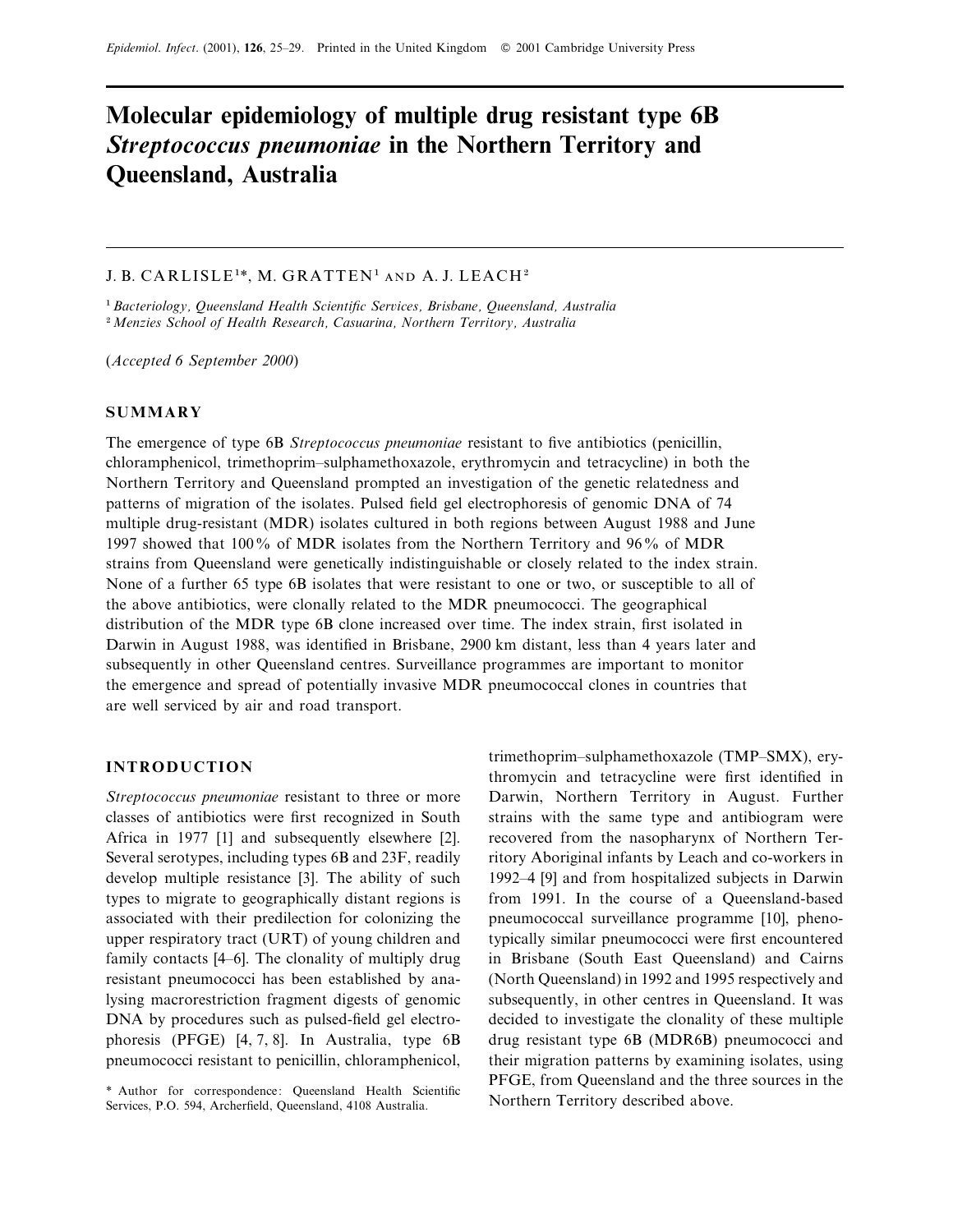# **METHODS**

## **Bacterial strains**

Seventy-four isolates of MDR6B pneumococci were studied. Of these, 28 strains represented 64% of the MDR6B isolates from the Darwin region of the Northern Territory and 46 strains, represented 85% of the MDR isolates from Queensland. These strains were cultured from August 1988 to April 1994 (Darwin region, Northern Territory) and from May 1992 to June 1997 (Queensland). Fifteen isolates were recovered from normally sterile sites (blood and/or  $CSF = 14$ , joint aspirate = 1) or other sites (sputum  $=$  29, upper respiratory tract (URT) secretions  $=18$ , ear = 6, eye = 3, lung post mortem = 1, bronchus = 1). The source of one isolate was unknown. Two isolates were recovered from the same patient admitted on separate occasions to different hospitals.

Further type 6B isolates including 25 strains susceptible to penicillin, chloramphenicol, TMP– SMX, erythromycin and tetracycline and 40 strains resistant to 1 (TMP–SMX,  $n = 25$ ) or 2 (penicillin and TMP–SMX,  $n = 15$ ) were also examined in order to assess the genetic heterogeneity within and between antibiogram categories. These strains were cultured from normally sterile sites (blood and/or  $CSF = 52$ ) and other sources (sputum  $=$  2, URT secretions  $= 7$ ,  $ear = 2$ , eye = 2) from patients in South East Queensland (39 isolates), North Queensland (18) and the Darwin region (8) from June 1991 to September 1997.

#### **Identification**

Pneumococci were identified presumptively by Gram stain, colonial morphology on blood agar, and optochin susceptibility. They were typed by the Quellung reaction with antisera raised at Statens Seruminstitut, Copenhagen, Denmark as described elsewhere [11].

## **Antibiotic susceptibility testing**

The Etest (AB Biodisk, Solna, Sweden) was used as described elsewhere [12] and interpreted according to the National Committee for Clinical Laboratory Standards performance standards [13].

## **Pulsed-field gel electrophoresis**

PFGE is the preferred strain typing procedure for *S*. *pneumoniae* [14]. The method used follows those as

described by Lefevre et al. [15] and Matushek et al. [16] with the following modifications.

Penumococcal isolates were grown at  $36.5 \degree C$  in 10 ml of brain heart infusion broth (Becton Dickinson and Co., Cockeysville, MD) supplemented with 10% non-inactivated donor horse serum (CSL Biosciences, Parkville, Victoria, Australia) to an optical density of 0.4–0.8 at 590 nm. The agarose gel was electrophoresed using the Gene Navigator System (Pharmacia Biotech AB) for 24 h at 170 V with pulse times stepped at 5 s  $(9 h)$ , 20 s  $(9 h)$  and 40 s  $(6 h)$ . The interpretation of banding profiles and categories of genetic relatedness followed the recommendations of Tenover et al. [17].

#### **RESULTS**

## **Antimicrobial susceptibility**

The minimal inhibitory concentration (MIC) ranges  $(\mu g/ml)$  of 5 antibiotics for 74 MDR6B isolates were penicillin,  $0.5-2.0$ ; chloramphenicol,  $16-64$ ; TMP– SMX, 4–32}76–608; erythromycin, 256; tetracycline, 16–128. The tetracycline MIC for one isolate was not done. Of a further 65 type 6B pneumococci, 25 strains were susceptible to all antibiotics, 25 strains were resistant to TMP-SMX only (MIC range 1–19 to  $32-608 \mu g/ml$ , and 15 strains were resistant to both penicillin and TMP-SMX (MIC ranges  $0.125-$ 1.0  $\mu$ g/ml and 1–19/4–76  $\mu$ g/ml, respectively).

#### **Pulsed-field gel electrophoresis**

For the genomic DNA fragment analysis of MDR6B isolates the initial MDR6B strain recognized in Darwin in August 1988 was selected as the index strain with which other MDR6B isolates were compared. Comparison of the fragment profiles of 74 strains demonstrated a high level of homogeneity (Fig. 1). Overall, 97% were genetically indistinguishable  $(27\%)$  or closely related  $(70\%)$  to the index isolate. The remaining 3% of isolates were possibly related to the index isolate. Regionally, 59% of Darwin pneumococci were indistinguishable from the index strain. While only 9% of Queensland isolates were indistinguishable to the index strain, 87% were closely related to it genetically. None of 65 type 6B pneumococci with broad-spectrum antibiotic susceptibility (25 strains) or resistance to 1 drug (25 strains) or 2 drugs (15 strains), was genetically related to the index strain.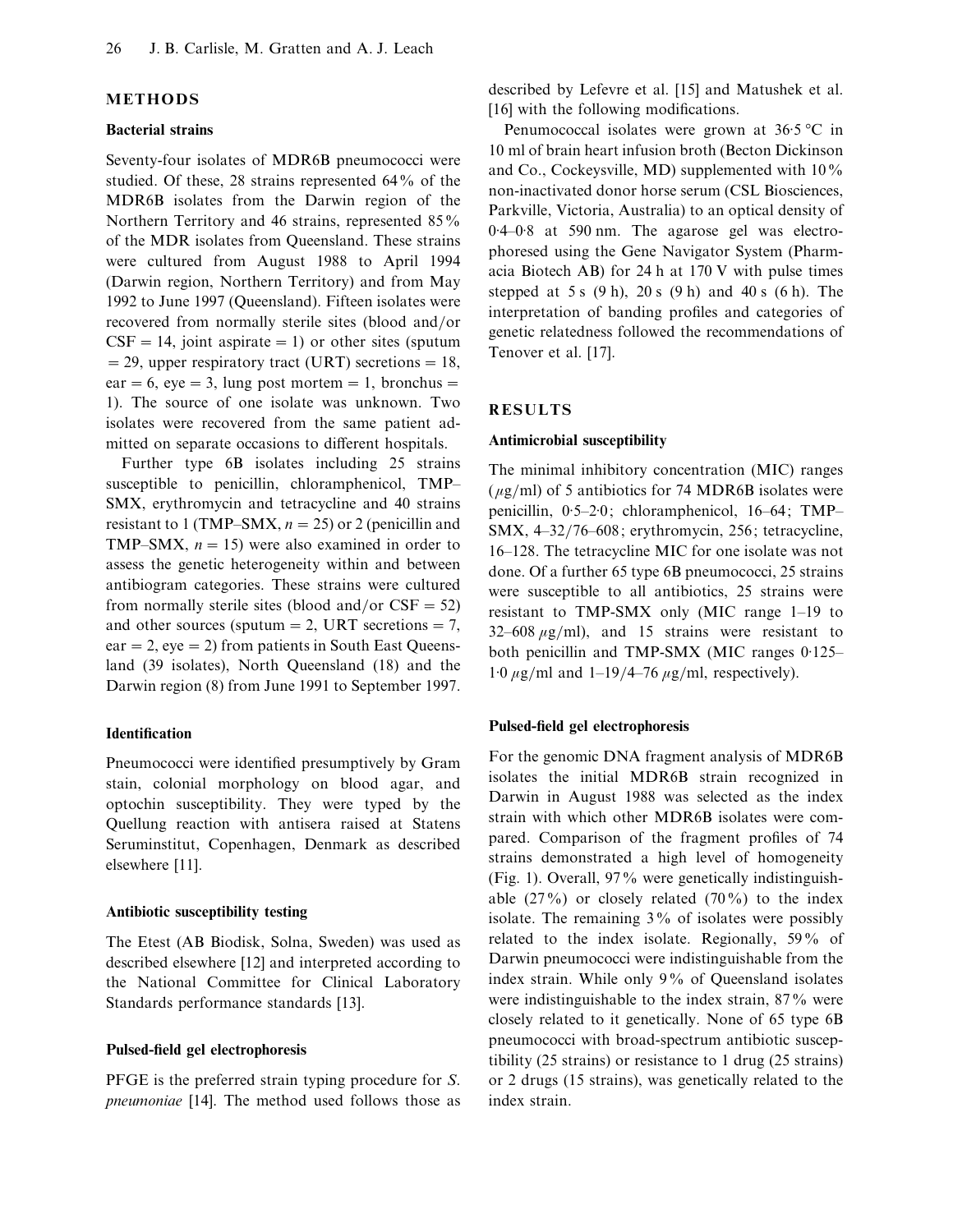

**Fig. 1.** Genetically related pulsed field gel electrophoresis profiles of DNA *Sma*1 digests of type 6B *S*. *pneumoniae* strains from the Darwin region, Northern Territory (lanes 2, 3, 4, 7 ) and Queensland (lanes 5, 6, 8). Lane 1 (*S*. *pneumoniae*, ATCC 49619) is the reference strain. Lane 4 is the index strain, NT 1. Lane 9 is the  $\lambda$ -DNA ladder with the sizes (in kilobases) indicated to the right.

#### **Migration patterns of clonal MDR6B pneumococci**

The first MDR6B pneumococcus was isolated in Darwin in August 1988. A strain with a genotype similar to that of the index case was first identified in Queensland in a 72-year-old patient hospitalized with bacterial meningitis in Brisbane in May 1992. Other initial MDR6B isolates in Queensland, by major centre, followed: Cairns (North Queensland) February 1995, Mackay (Central Queensland) October 1995, Gold Coast (south of Brisbane) March 1996, and Townsville (North Queensland) October 1996. The Townsville isolate was genetically indistinguishable from a strain cultured from the same patient while hospitalized in Brisbane in October 1995. The possible migration routes are outlined in Figure 2. Regular air services exist between Darwin and Brisbane then north from Brisbane to other major Queensland centres. There is also an excellent road network interstate.

# **DISCUSSION**

This study shows that a clone of multiple drugresistant type 6B pneumococci, first isolated in Darwin in 1988, subsequently emerged in major Queensland centres during 1992–7. The inter-country migration of antibiotic resistant pneumococcal clones, such as types 6B and 23F, to geographically distant areas is well documented [4, 5]. The spread of a type 6B clone from the Darwin region to Queensland is thus not surprising since the greatest distance between Darwin and any major Queensland centre does not exceed 4000 km. The Northern Territory and Queensland are geographically contiguous and well served by air and road services. While precise routes of clonal migration are unclear, the identification in Brisbane of a strain which was genetically indistinguishable from that of the index case, before other isolations elsewhere in Queensland, suggests direct spread from Darwin to Brisbane.

The dispersal of pneumococci such as group 6 types is favoured since upper airway carriage by these organisms is common, particularly in young children in both industrialized and developing countries. Carriage is of high density and of long duration [18, 19]. The epidemiology of meningitis due to multiple drug-resistant 6B pneumococci has also been investigated in an infant day care centre. This study determined the susceptibility for upper respiratory tract carriage of the index strain by close contacts including other children, staff and family contacts of the colonized children [6]. It is clear that once established in Queensland a 6B clone with the epidemiological characteristics of a common and tenacious carriage organism is likely to spread readily between cities in the highly populated eastern seaboard of Queensland.

Evidence of random genetic events which have altered the PFGE profiles of multiple drug-resistant 6B strains isolated during the course of this study have been noted. Genetic diversity increased as the study progressed. While 59% of 27 Northern Territory strains isolated during 1988–94 were indistinguishable to the index strain, minimal fragment differences were observed in other Northern Territory strains and in 87% of 46 genetically related Queensland isolates cultured during 1992–7. Such changes are common, are known to occur naturally over time and result from point mutations and insertions and deletions of DNA [17]. Nonetheless, the general stability of multiple drug resistant type 6B clones over time and in widely separated geographic locations has been reported [20].

Type 6B pneumococci with different antibiograms from those of the test strains were included in the current study for comparative purposes. All strains were shown to be genetically diverse and unrelated to the multiple drug-resistant type 6B strains.

Multiple drug resistant pneumococci such as type 6B create a clinical dilemma because of their ability, not only to colonize the upper respiratory tract, but also to invade normally sterile sites. In our study 20%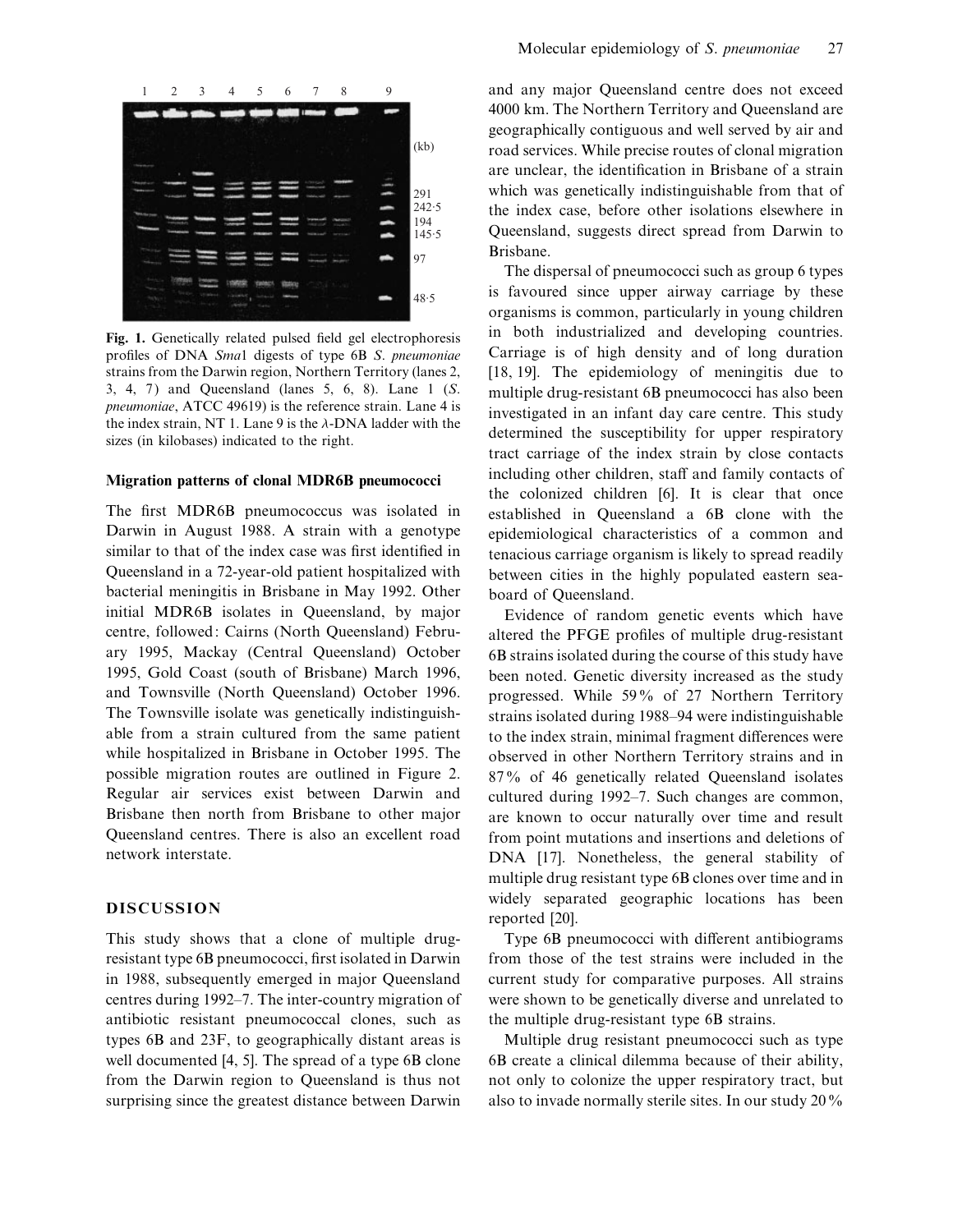

**Fig. 2.** Dates and referral centres of the first isolations of clonally related multiple drug-resistant type 6B *Streptococcus pneumoniae*, and inter-centre distances (km), in the Northern Territory and Queensland, Australia. The numbers 1–6 adjacent to each referral centre represents the chronological order of migration of the MDR6B clones.

of 74 isolates were cultured from blood (12 strains), CSF (2 strains) and joints (1 strains). The ability of multiple drug resistant pneumococcal clones to spread widely highlights the importance of surveillance programmes that monitor the type distribution and drug resistance of both carriage and invasive types. The use of conjugate pneumococcal vaccines in young children may reduce the emergence and spread of multiple drug resistant clones [21].

#### **ACKNOWLEDGEMENTS**

We are grateful to Dr Jeffrey Hanna, Queensland Health Tropical Public Health Unit, Cairns for advice during the preparation of this paper, and to Mr Andrew Lawrence and Ms J. Bell, Department of Microbiology, Adelaide Women's and Children's Hospital, Adelaide for assistance in case identification. Dr Bart Currie, Royal Darwin Hospital, was associated with the initial isolations of multiple drug-resistant type 6B pneumococci in Darwin, Northern Territory.

The pneumococcal isolates for this study were forwarded by the Queensland Health Pathology Services Laboratories based at Mater Misercordiae, The Prince Charles, Princess Alexandra, Royal Brisbane, Gold Coast, Nambour, Mackay, Townsville, Innisfail and Cairns Hospitals. Further isolates were received from Townsville Pathology Laboratory, Cairns Pathology Laboratory, Queensland Medical Laboratory (Cairns) and Royal Darwin Hospital, Northern Territory.

# **REFERENCES**

- 1. Jacobs MR, Koornhof HJ, Robins-Browne, et al. Emergence of multiple resistant pneumococci. N Engl J Med 1978; **299**: 735–40.
- 2. Appelbaum PC. Antimicrobial resistance in *Streptococcus pneumoniae*: an overview. Clin Infect Dis 1992; **15**: 77–83.
- 3. Klugman KP. Pneumococcal resistance to antibiotics. Clin Microbiol Rev 1991; **3**: 171–96.
- 4. Soares S, Kristinsson KG, Musser J, Tomasz A. Evidence for the introduction of a multiresistant clone of serotype 6B *Streptococcus pneumoniae* from Spain to Iceland in the late 1980s. J Infect Dis 1993; **168**: 158–63.
- 5. Munoz R, Coffey TJ, Daniel M, et al. Intercontinental spread of a multiresistant clone of serotype 23F *Streptococcus pneumoniae*. J Infect Dis 1991; **164**:  $302-6.$
- 6. Radetsky MS, Johansen TL, Lauer B, et al. Multiply resistant pneumococcus causing meningitis: its epi-